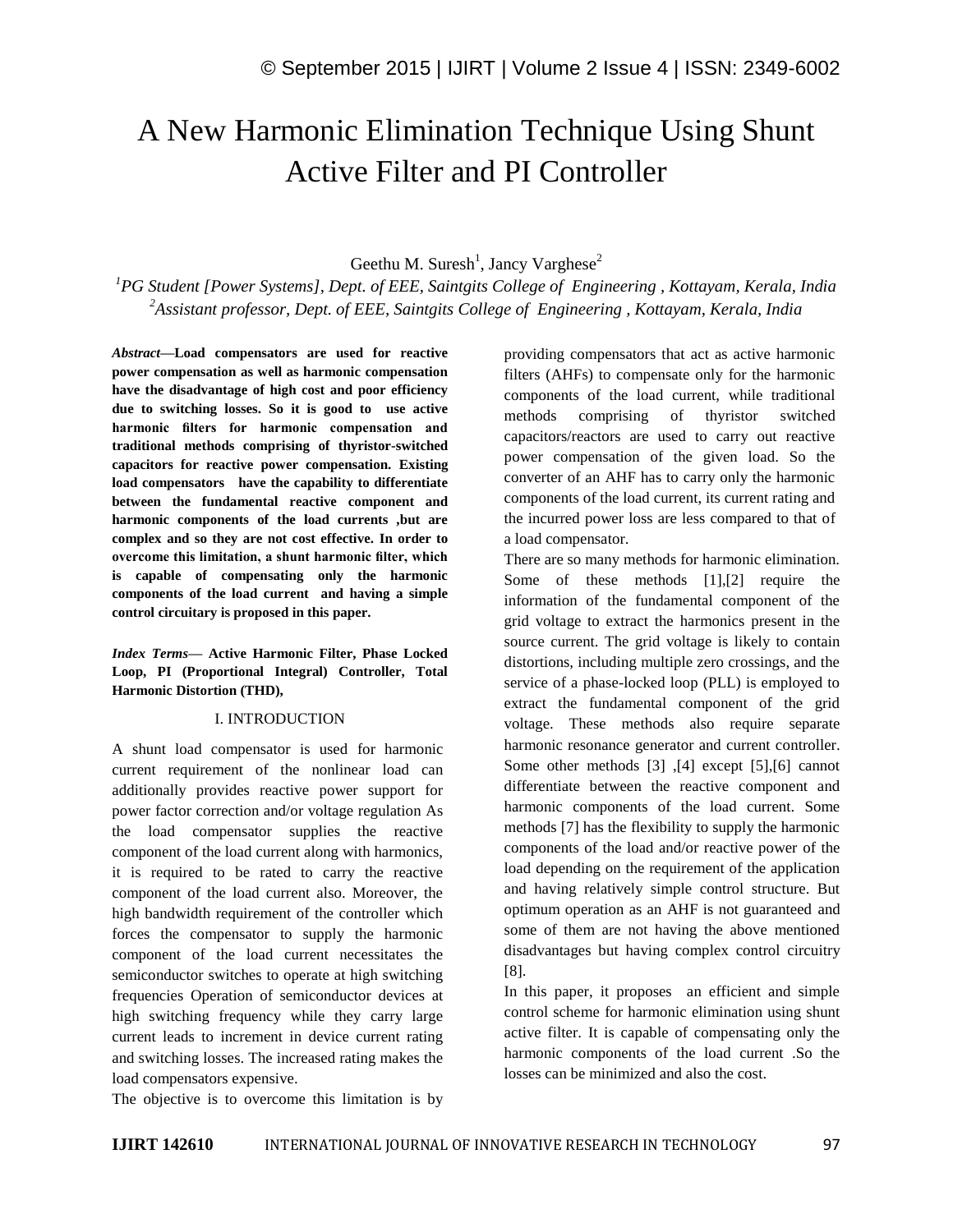

II.METHODOLOGY

**Fig 2.1: Schematic Block diagram of single phase Active Harmonic filter systems**

 $V_s$  and  $i_s$  are respectively the grid voltage and grid current.  $V_{dc}$  is the DC link voltage. L is the series inductor. C is the DC link capacitor  $\mathbf{I}_I$  is the filter current. The switching pulses to the semiconductor switches of the filter is generated as shown below.



**Fig 2.2:Carrier waveform (sawtooth), modulating waveform x, and gating signal**

When the modulating signal x is less than the sawtooth waveform, S3 and S4 are turned on, thereby making the output voltage of the converter to be - Vdc. When x is greater than the sawtooth waveform, S1 and S2 are turned on, and the output voltage of the converter is +Vdc.

1.Conventional Method



**Fig 2.3:Block diagram of the controller for the conventional single-phase load compensator system**

The dc link voltage  $V_{dc}$  is sensed and compared with the reference dc link voltage to generate the error between the controlled and reference functions. A PI controller processes this error signal to generate a reference signal  $V_m$ . A symmetrical saw-tooth waveform whose peak is equal to that of the reference signal  $V_m$  is generated using an integrator with a reset and an adder. Modulating signal is  $i_s R_s$ . The grid current is in phase with the grid voltage and the reactive power requirement of the nonlinear load is not supplied by the grid. The aim of the modified controller is to relieve the burden of supplying the reactive power requirement of the load from the converter.  $V_{dc}^*$  is the reference DC link voltage.  $R_s$  is the gain of the current sensor.

2.Existing Control Scheme



**Fig 2.4: Block diagram of the controller for existing system**

Modulating signal changes to  $(i_s-i_{\text{cref}})R_s$ .  $i_{\text{cref}}$  is the reference value of reactive current to be supplied by the source. which is obtained by finding the value of emulated inductance L<sup>e</sup> .Which is the equivalent inductance of the Parallel combination of the non linear load and the filter. The grid current and grid voltage are not in phase. Also the additional loop makes a phase shift between the fundamental component of the grid current and converter output voltage. Now the burden of supplying the reactive power requirement of the non linear load is on the the grid not on the converter. Fig 2.5 shows the Schematic block diagram of the feedback loop which sets the value of the emulated inductance in existing method. $I_{11}$  is the fundamental component of filter  $current.I<sub>I1peak</sub>$  is the peak value of the fundamental component of filter current.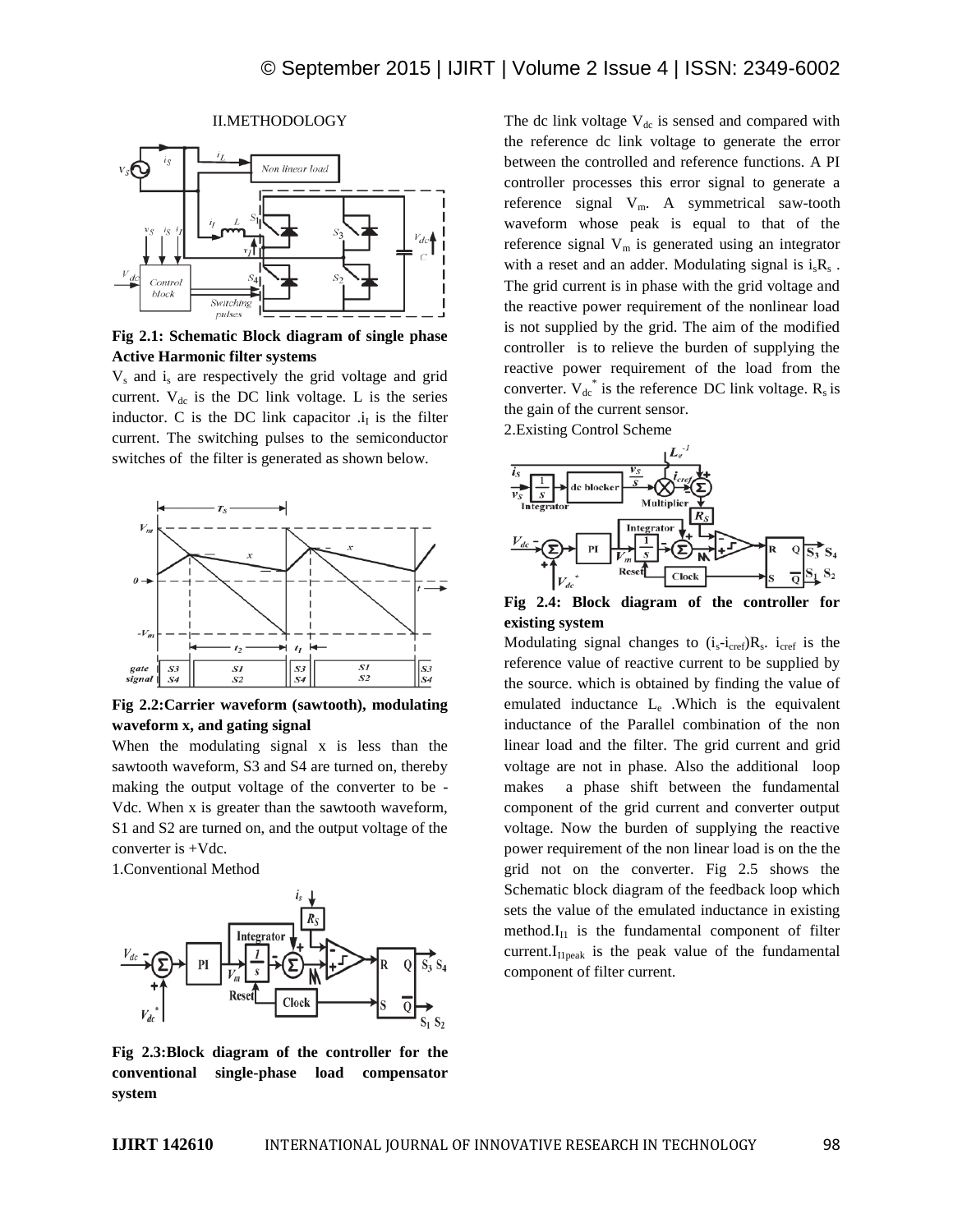

**Fig 2.5: Schematic block diagram of the feedback loop which sets the value of the emulated inductance.**

3. Modified Control Scheme

In the new control scheme, the circuit used to find the value of emulated inductance is changed. The new control circuit is simple compared to the existing one. Fig 2.6 shows the Schematic block diagram of the feedback loop which sets the value of the emulated inductance in the new control scheme. Q and  $Q_{ref}$  are respectively the actual and reference value of reactive current to be supplied by the source.



**Fig 2.6: Schematic block diagram of the feedback loop which sets the value of the emulated inductance in modified method.**

#### III.RESULT AND DISCUSSION

Total Harmonic Distortion (THD) of source current and load current for the conventional method, existing method and modified method are shown below.



**Fig 3.1: THD of source and load current for conventional method .**

Fig 3.1 shows the Total Harmonic distortion of source and load current for conventional method .



**Fig 3.2: THD of source and load current for existing method.**

Fig 3.2 shows the Total Harmonic distortion of source and load current for existing method. It is clear from the above two results that THD of load as well as source current are further reduced in existing method.



**Fig 3.3: THD of source and load current for new method**

The new method is capable of reducing the THD of load current and source current further when compared to the existing method.

A comparison of conventional method, existing method and new or modified method are also made by removing the PI controller in the common control loop of the three methods. The result of the above comparison is also shown below.



**Fig 3.4: THD of source and load current for conventional method without PI Controller.** From Fig 3.4 shown above it is clear that presence PI controller will reduce the THD further.



**Fig 3.5: THD of source and load current for existing method without PI Controller.**

On comparing results shown in Fig 3.2 and 3.5 it is clear that presence of PI controller can reduce the THD further in case of existing method also.